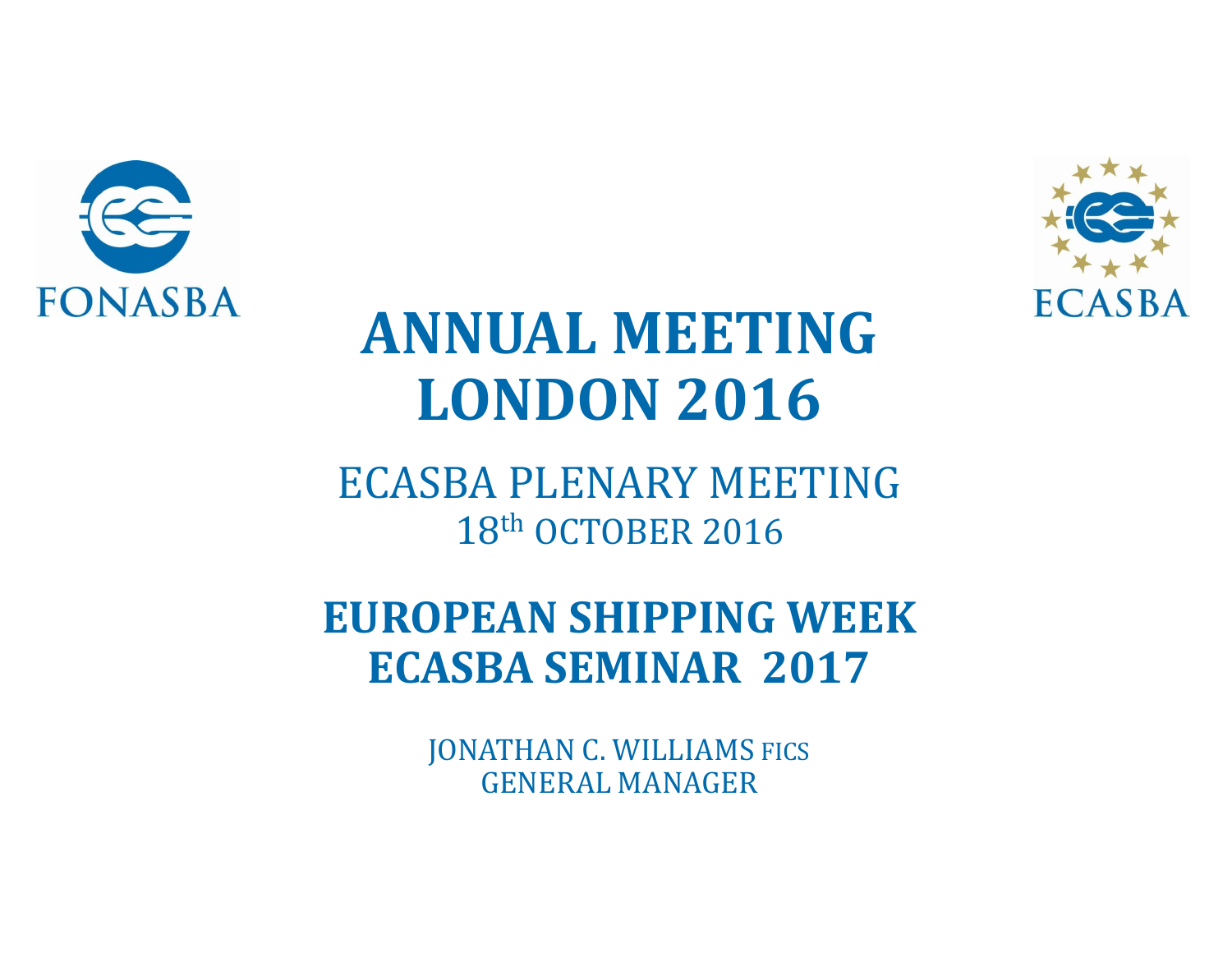# ESW OVERVIEW



- European Shipping Week 2017 week commencing 27<sup>th</sup> February
	- Acknowledges Maritime Transport Year 2017
	- Partner Association Events Day: Tuesday 28<sup>th</sup> February
	- Main conference: Wednesday 1<sup>st</sup> March
	- Excursion Day: Thursday 2<sup>nd</sup> March
	- Closing Day: Friday 3rd March
	- ECASBA Seminar Tuesday 28<sup>th</sup> February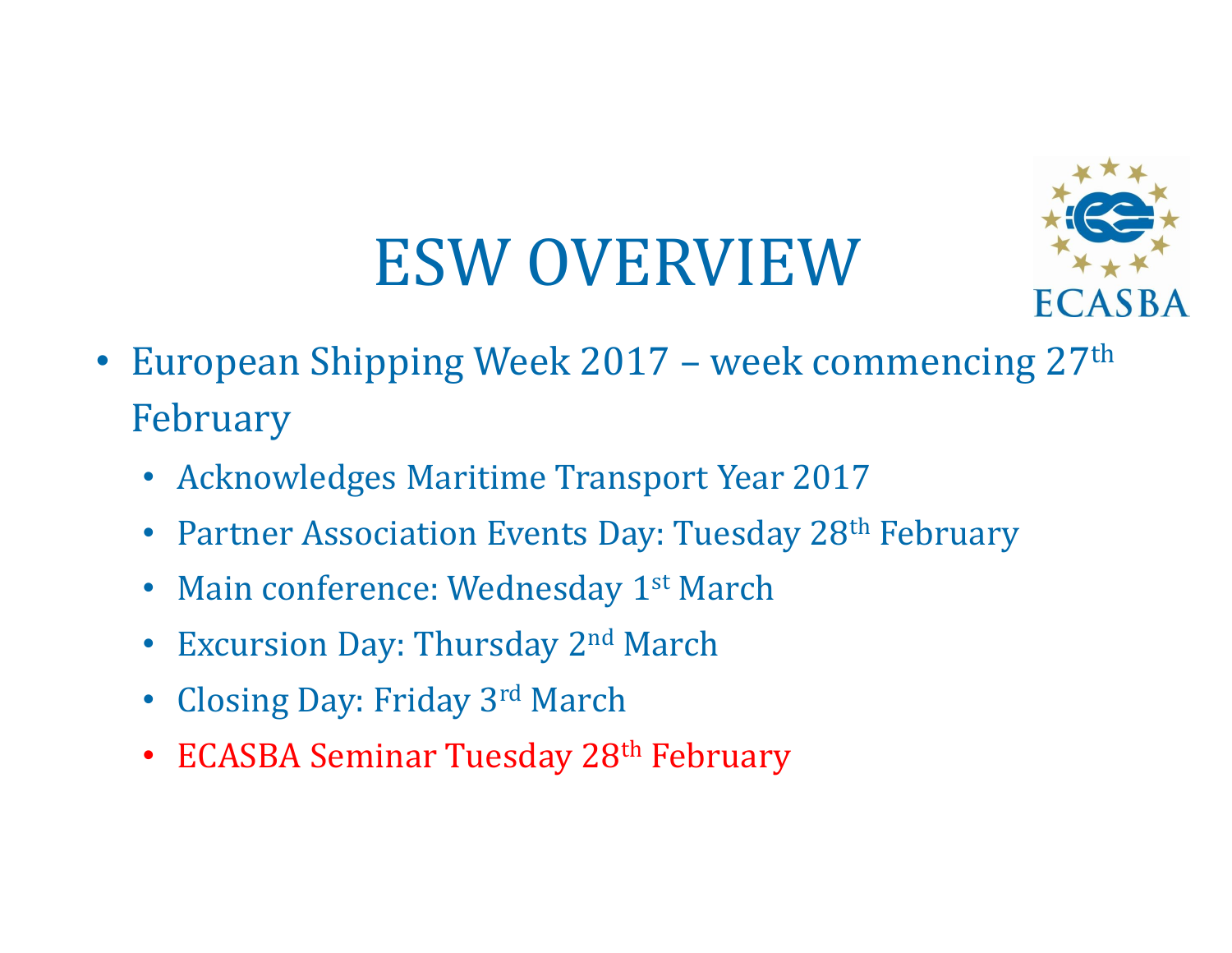# ESW OVERVIEW



• Main theme of ESW:

#### "SAFE, SUSTAINABLE, SMART\*"

- Political discussions in the morning, keynote speech by Commissioner Bulc
- Breakout sessions on the three main topics in afternoon
- Concluding Dinner
- \* Details to be confirmed by Steering Group in November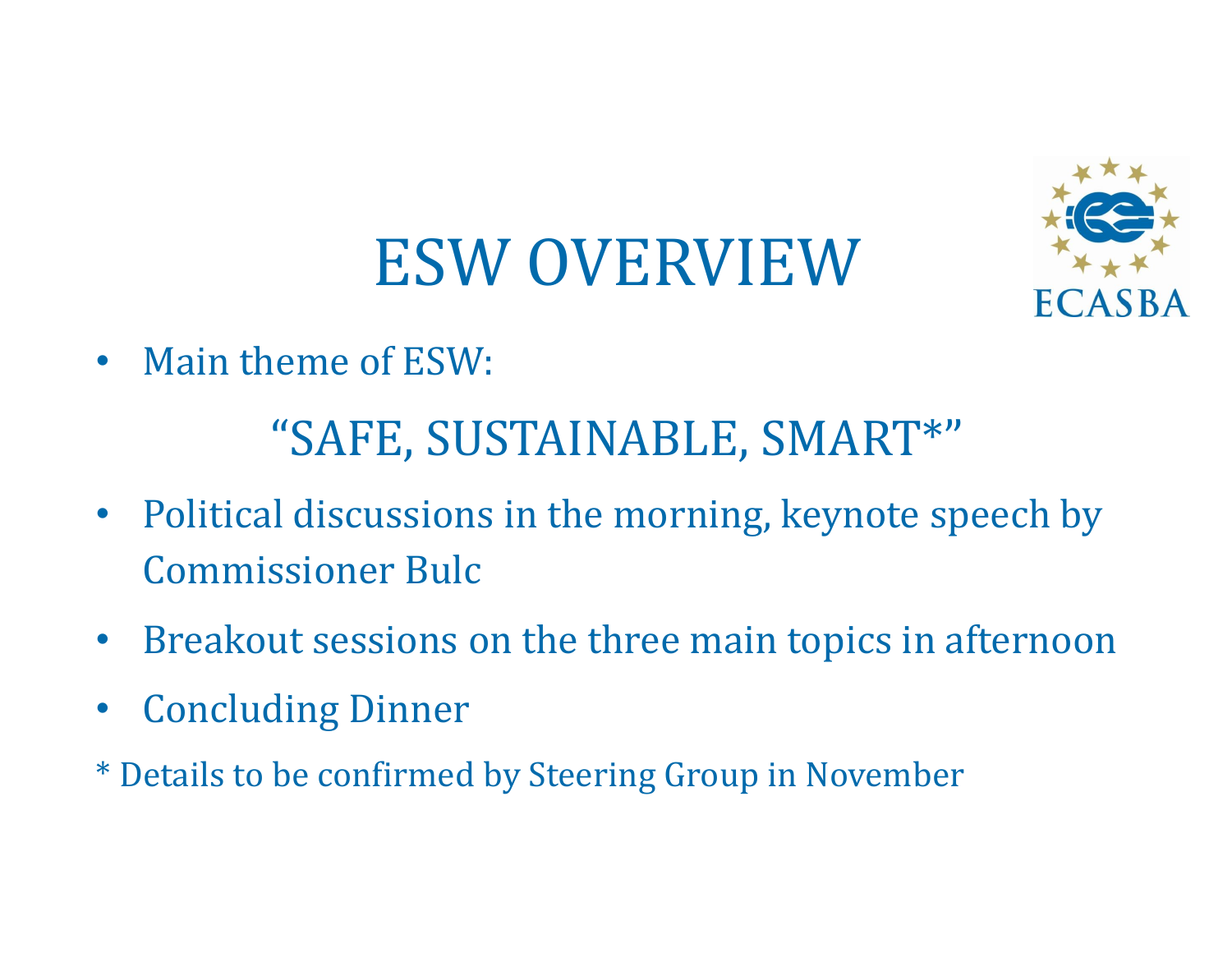### ECASBA SEMINAR



- When?: Tuesday 28<sup>th</sup> February
- Where?: Hotel Silken Berlaymont
- What?: Morning session for ECASBA members only, afternoon session open to invited guests and other organisations (similar to Lisbon 2016 and Brussels 2015), concluding dinner